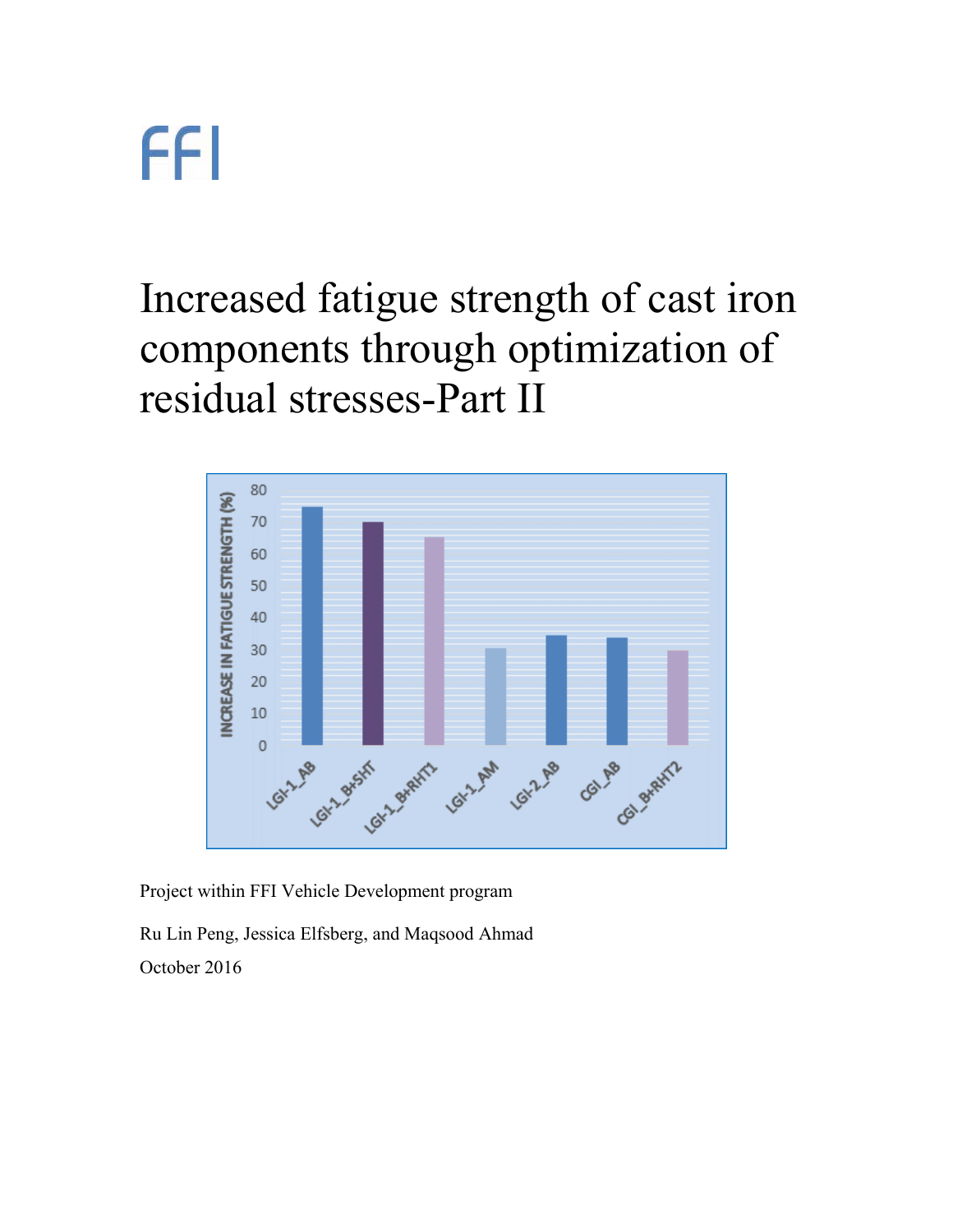#### **Content**

| 2. |  |
|----|--|
| 3. |  |
| 4. |  |
| 5. |  |
|    |  |
|    |  |
| 6. |  |
|    |  |
|    |  |
| 7. |  |
| 8. |  |

#### **FFI in short**

FFI is a partnership between the Swedish government and automotive industry for joint funding of research, innovation and development concentrating on Climate & Environment and Safety. FFI has R&D activities worth approx. €100 million per year, of which half is governmental funding. The background to the investment is that development within road transportation and Swedish automotive industry has big impact for growth. FFI will contribute to the following main goals: Reducing the environmental impact of transport, reducing the number killed and injured in traffic and Strengthening international competitiveness. Currently there are five collaboration programs: **Vehicle Development, Transport Efficiency, Vehicle and Traffic Safety, Energy & Environment and Sustainable Production Technology. For more information:** www.vinnova.se/ffi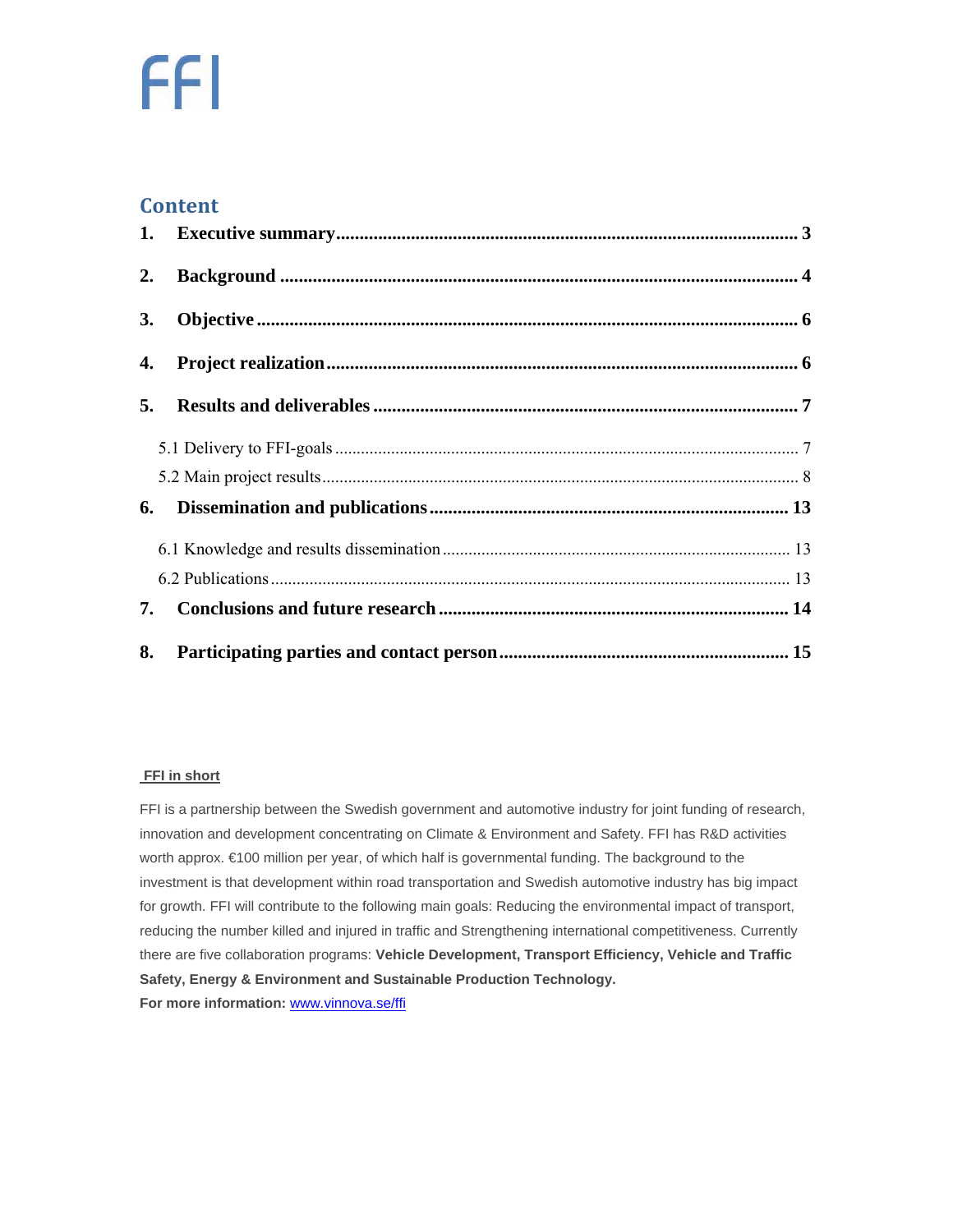### **1. Executive summary**

Cylinder heads for heavy truck applications are mainly produced of grey cast iron (LGI) which has a number of advantages. As the combustion pressure of heavy truck engines increases to meet the increased demands on engine power, fuel economy and emissions, the load on the cylinder heads increases. One way to meet the increasing requirements could be to optimize the residual stress state of the cylinder heads, through which the fatigue strength can be enhanced. A cylinder head is only one example of a component whose loading is directly affected by the increasing demands.

Shot peening is commonly used to increase the fatigue strength of steels. The beneficial effect of shot peening is mainly due to the compressive residual stresses induced close to the surface. Also the increased hardness and in some cases better surface roughness contribute to the improved fatigue strength. The effect of shot peening on the fatigue strength of cast irons, especially grey cast iron, has not been studied extensively. Blast cleaning, an industrial process for effective removal of casting residues, can be viewed as an uncontrolled high intensity shot peening process. Depending on blasting parameters used, the resulting residual stresses and surface roughness vary significantly. Literature on the effect of blast cleaning on fatigue strength of grey cast iron is also scarce.

The current project (Part II) is the continuation of a VINNOVA/FFI-project (nr 2009-4145, January 2011-December 2013, Part I). The primary goal of both parts is to increase the fatigue strength of LGI and even compacted graphite iron (CGI) through optimization of residual stresses. Cylinder heads of heavy duty truck engines are the target components for the use of findings from the project. The results from Part I raised several interesting issues and indicated possibility for further improvement in fatigue strength. Among them, short time annealing appeared to increase the axial fatigue strength of notched LGI, however, long time annealing at a lower temperature removed the benefit of gentle shot peening on bending fatigue of CGI. Furthermore, heavy shot peening reduced the axial fatigue strength and the severe damage it induced in the surface resembled that in blast cleaned components. Blast cleaning can be viewed as an uncontrolled heavy shot peening process. The following main objectives have therefore been defined for Part II.

- Increase the fatigue strength of grey cast iron by  $15\%$  and that of CGI by  $30\%$ through surface treatments and short time annealing
- Identify a critical service temperature for shot peened cast components
- Quantify the effect of current clean blasting process on fatigue strength and suggest improved process
- Complete one PhD thesis with additional 3-5 scientific publications

Part II (nr 2013-05598) was planned for the period April 2014 to March 2016. However, the PhD student who worked in Part I went on sick leave shortly before Part II started. The project work started as planned but the work that Linköping University (LiU) was responsible for have been carried out partly by senior researchers. Agreed by all partners and approved by Vinnova, the project period has been extended by a half year, to be completed by September 2016.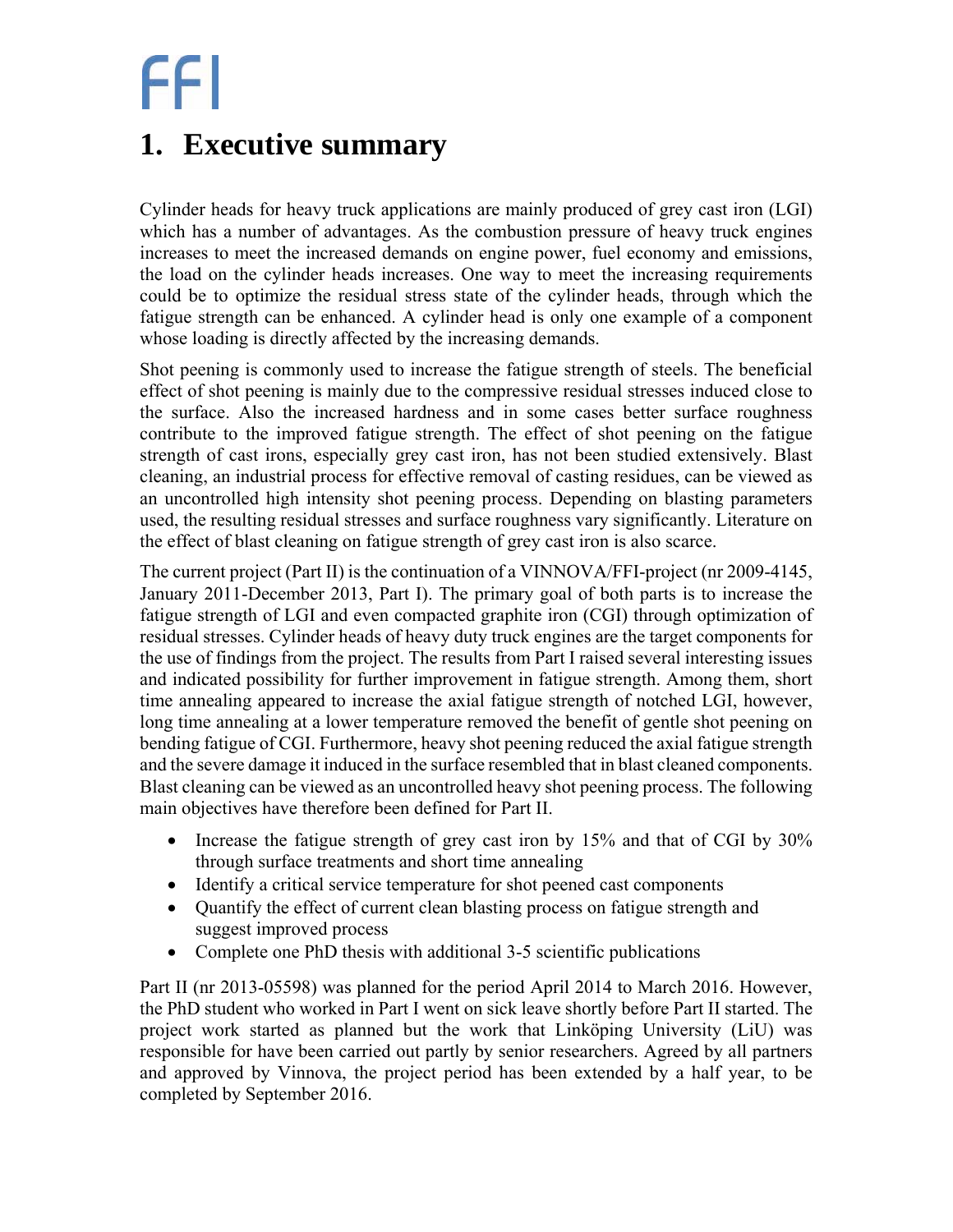The results from Part II showed that blast cleaning processes and thus shot peening processes with proper intensity can greatly increase the fatigue strength of LGI and CGI castings. The processes currently used by Volvo and Scania all give a significant increase, about 75% in bending fatigue limit for Volvo blasted LGI and about 34% for Scania blasted CGI and LGI, mainly due to compressive residual stresses in a larger depth and hardening of the soft casting skin. The results revealed the potential of optimization of Scania's process for better fatigue performance. With the positive effect of blasting, some work, especially the planned heat treatments on shot peened specimens, were carried out on blast cleaned specimens instead. The findings from blast cleaning given below are in principle also valid for shot peening. It was observed that the optimal heat treatment (20 to 30 minutes at 285 °C) for strengthening did not enhance the fatigue limit of Volvo blasted LGI but reduced the gain in bending fatigue limit from 75% to 71%. The service temperature effect differs between the LGI and CGI and also seems to depend on the intensity of blasting. A long term exposure of Volvo blasted LGI to  $120^{\circ}$ C, estimated service temperature for the cooling channels of cylinder heads, reduced the improvement in fatigue limit from 75% to 67%, while a long time annealing of Scania blasted CGI at 220 °C, estimated highest service tempearture for cylinder heads, decreased the benefit of blasting from 34% to 28%. Finally, the research work resulted in the publication of three conference papers and three more conference/journal papers are under preparation. It can be concluded that the main goal of the project, to increase the fatigue strength of grey cast iron and compacted graphite iron, through optimization of residual stresses, is met. On the other hand, as the PhD student was not engaged in Part II, no PhD thesis was delivered.

The research work has contributed to better understanding of the influence of surface mechanical treatment on fatigue behaviour of cast irons and the correlation between treatment parameters and surface microstructure and conditions.

### **2. Background**

Cylinder heads for heavy truck applications are mainly produced of grey cast iron. Grey cast iron (LGI) exhibits a number of positive physical properties such as high thermal conductivity and high damping capacity. The geometric complexity of the cylinder head also limits the selection of materials and manufacturing methods. The downside of using LGI is its relatively low strength. As the combustion pressure of heavy truck engines increases due to higher demands on engine power, fuel economy and emissions, the load on the cylinder heads increases. The loading that cylinder heads are subjected to varies cyclically with gas pressure but also a varying thermal load is applied. In addition to high resistance for high cycle fatigue at elevated temperatures, the scatter in fatigue strength should also be minimized. One way to meet the increasing requirements could be to optimize the residual stress state of the cylinder heads. A cylinder head is only one example of a component whose loading is directly affected by the increasing demands.

Shot peening is commonly used to increase the fatigue strength of steels. The beneficial effect of shot peening is mainly due to the compressive residual stresses induced close to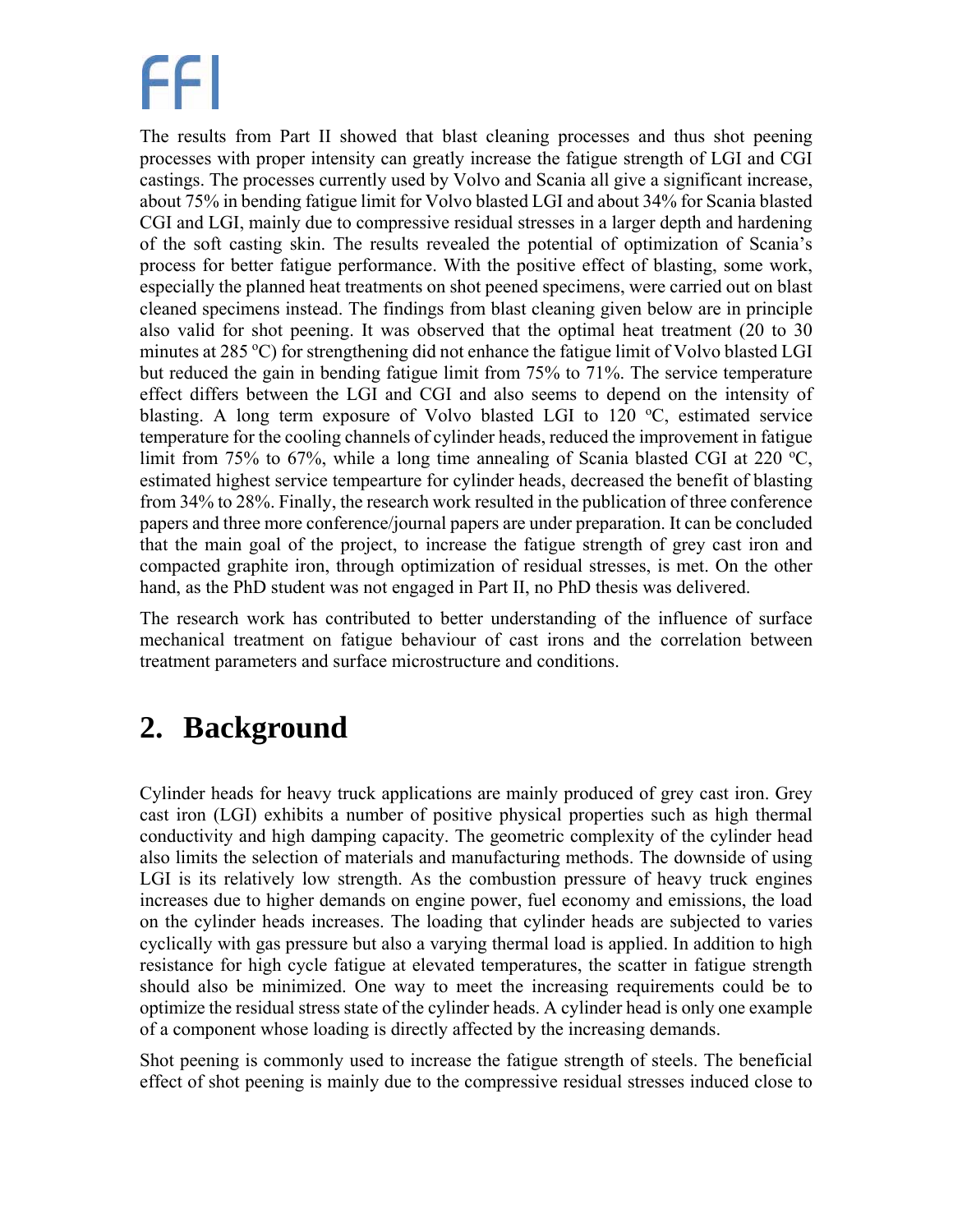the surface. The effect of shot peening on the fatigue strength of cast irons, especially grey cast iron, has not been studied extensively.

A Vinnova/FFI project on this topic was initiated in 2009 and started in 2010 by Scania, Volvo and LiU (nr 2009-nr4145). About 20% and 10% increase in bending fatigue limit was obtained for compacted graphite cast iron (CGI) and LGI, respectively. The selection of proper shot peening parameters was proved to be essential: heavy shot peening resulted in 20% decrease in the axial fatigue strength of LGI. Promising test results, 10% increase in axial fatigue limit, were obtained after a short time annealing of gently shot peened notched LGI samples at a relatively low temperature. A positive effect of short time annealing on fatigue strength, tensile strength or hardness has previously been reported by other researchers for steels and cast iron<sup>1</sup>. The mechanism behind the phenomenon is not fully known but static strain ageing effects could offer a possible explanation. In order to further utilize the phenomenon, characterizing and understanding the effect of short time heat treatment and preceding plastic deformation on the mechanical properties of cast iron are important.

Blast cleaning, an industrial process for effective removal of cast residues, can be viewed as an un-controlled version of shot peening. Depending on blasting parameters used, the resulting residual stresses and surface roughness vary significantly. The effect of the clean blasting processes at the foundries at Scania and Volvo on the fatigue strength of cast iron has previously not been properly quantified. However, previous work on blasted component from the production line at Volvo revealed severe surface damage resembling a heavily shot peened surface. Such damage may lead to markedly reduced fatigue strength of the component as shown by the results from the heavily peened LGI. By a proper selection of the parameters, the blast cleaning process could be improved to result in a better surface quality and beneficial residual stress state on the components. Similar to shot peening of cast irons, very little information can be found in the open literature on the effect of blast cleaning process.

Compressive residual stresses contribute to improved fatigue resistance only when they remain stable during cyclic loading. Therefore, knowledge of the stability of compressive residual stresses is important for understanding the influence of surface treatments and improving their efficiency. In Part I, the benefit of gentle shot peening on the fatigue strength of CGI vanished after annealing at 100°C for 100 hours. The effect of time and temperature on residual stresses and further on fatigue strength should therefore be studied more thoroughly.

The widely used X-ray diffractometry (XRD) and other diffraction based techniques for residual stress analysis are based on measuring elastic strains, from which residual stresses are derived through the use of elastic models and so called X-ray elastic constants (XECs). During the course of Part I, it was found that default device XECs are used for residual stress analysis of cast irons by different laboratories. A few calibration tests carried out following a standard procedure showed XECs varying with cast irons and loading condition. The loading condition dependence of XECs of a grey cast iron under 4-point

 $\overline{a}$ <sup>1</sup>V.L. Richards, T.V. Anish, S. Lekakh, D.C. Van Aken, Age Strengthening of Gray Iron-Kinetics Study, International Journal of Metalcasting. 2 (2007) 7-16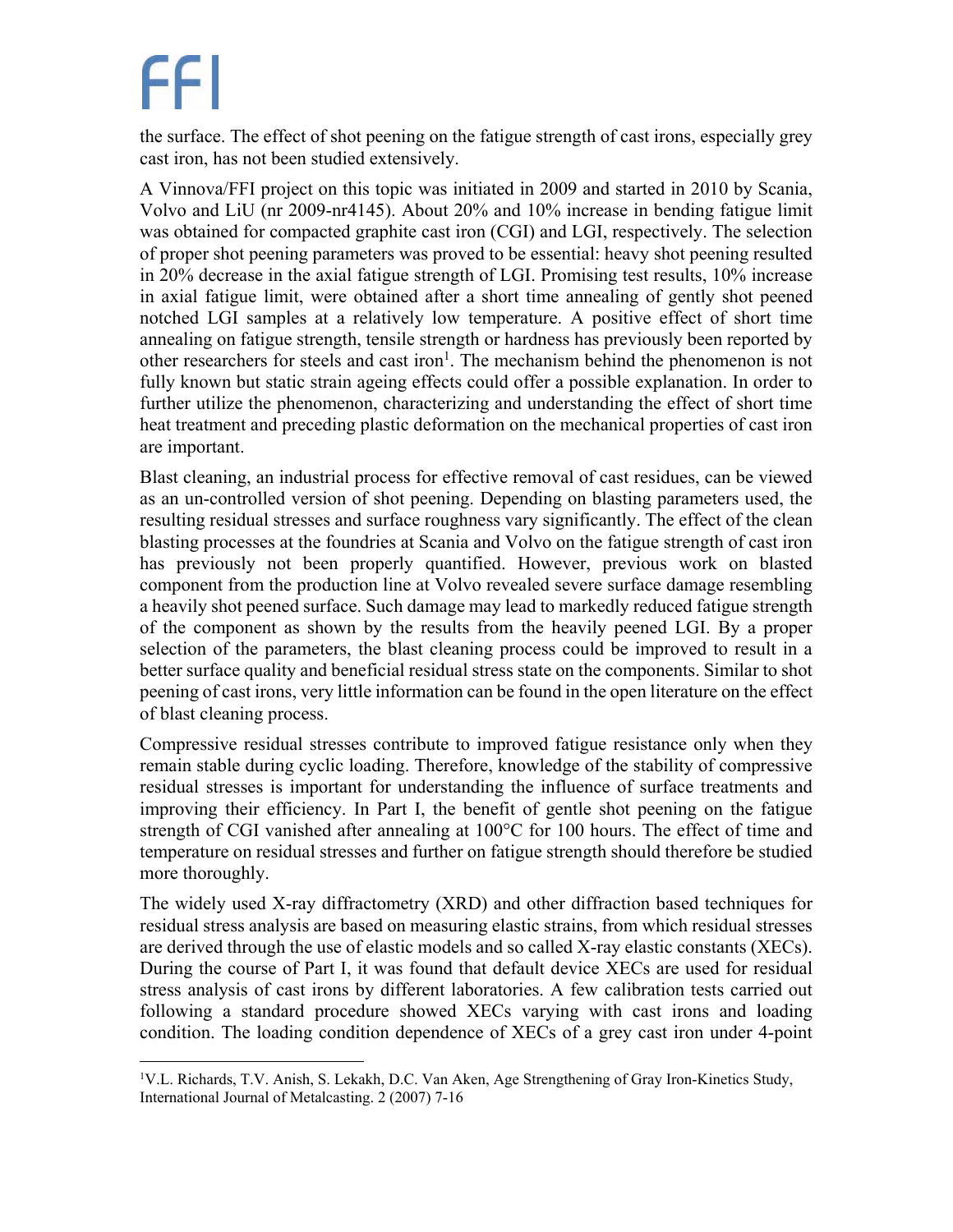bending tests was reported by German researchers<sup>2</sup>, who attributed it to the different behavior of ferrite and graphite under tension and compression. Stress distributions in such materials with a heterogeneous microstructure are complicated. Obviously, the applicability of the international standard on cast irons needs further investigation.

Based on the above issues, central research questions were formulated as main objectives for Part II and 6 project tasks were designed to provide answers to these questions.

### **3. Objective**

The ultimate objective of the project is to increase the fatigue strength of cast iron components through the use of surface mechanical treatments to optimize residual stresses. Main goals set-up for Part II are to

- Increase the fatigue strength of grey cast iron by 15% and that of CGI by 30% through surface treatments and short time annealing
- Identify a critical service temperature for shot peened cast components
- Ouantify the effect of current clean blasting process on fatigue strength and suggest improved process
- Complete one PhD thesis with additional 3-5 scientific publications

### **4. Project realization**

 $\overline{a}$ 

The project has been carried out through collaborations between the Division of Engineering Materials of Linköping University, Volvo Group Trucks Technology and Scania CV AB. Part II was planned for the period April 2014-March 2016. Shortly before starting, the PhD student working in Part I went on sick leave and did not formally return to the project. The project work that LiU was responsible for was therefore carried out partly by a dedicated postdoc Belkiri Kaouache (13 months) and partly by Ass. Prof. Ru Lin Peng. The project period was also extended to September 2016, upon agreement of all partners and approval by Vinnova. The working group consists of the abovementioned persons and representatives from Volvo (Dr Maqsood Ahmad) and Scania (Dr Taina Vuoristo, Dr Daniel Bäckström, Dr Mathias König and Dr Jessica Elfsberg).

Three cast irons, one grey cast iron from Vovlo (Volvo LGI), one grey cast iron from Scania (Scania LGI), and one compacted graphite iron from Scania (Scania CGI), were included for study in Part II. Volvo LGI and Scania CGI have an essential pearlitic matrix while Scania LGI has a pearlitic-ferritic matrix. Specially designed plates were cast and used for fatigue testing in the project.

<sup>2</sup> V. Hauk, U. Wolfstieg, Röntgenographische Elastizitätskonstanten, HTM-Journal of Heat Treatment and Materials, 31 (1976) 38-42.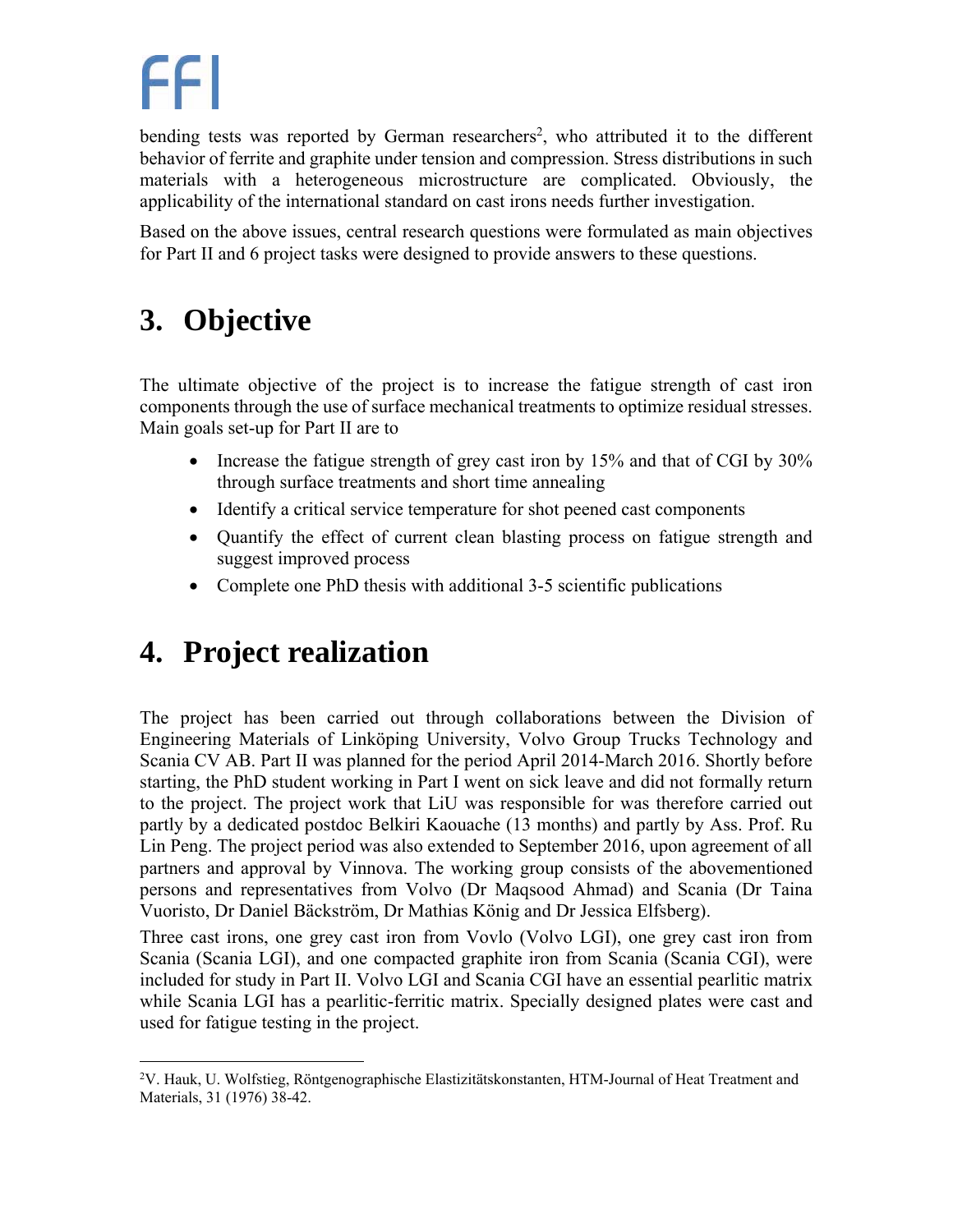Bending fatigue testing is used to evaluate the effect of the different processes, including shot peening, blast cleaning and heat treatments. The bending fatigue tests were carried out in the material lab in Volvo and Scania.

Characterization of the blast cleaning processes and preparation of blast cleaned specimens for the fatigue tests were performed in the foundry of Volvo and Scania. The blast cleaning was carried out on the production line of Volvo and Scania. Special holders/fixtures were used to allow cast plates to be blast cleaned and blasting intensity recorded in the same facility and under the same condition as real components.

Extensive heat treatments and microhardness tests were performed to determine the optimal heat treatment for strengthening. To understand the mechanism of strengthening by short time heat treatments, microstructural study in both SEM and Transmission Electron Microscope (TEM) was carried out on specimens in different conditions at LiU.

Cross-sections of surface treated specimens were prepared for characterization of changes/damage in the form of plastic deformation and microcracking in Scanning Electron Microscope (SEM). Residual stress profiles were obtained by the X-Ray diffraction (XRD) technique in combination with step wise layer removal by electrolytic polishing. Calibration measurements of XEC were made on the LGI and CGI used in the project. To evaluate the effect of graphite morphology, a ferritic spheroidal graphite cast iron was also included. Specially designed portable tensile rig and 4-point bending rig were used to apply the desired load on the test specimens during XRD measurement. The SEM and XRD experiments were performed in the Engineering Materials lab at LiU.

### **5. Results and deliverables**

### **5.1 Delivery to FFI-goals**

The project has in a number of ways contributed to the goals of both the FFI program "*Vehicle Development*" and the subprogram "*Materials for More Effective Vehicles*". The project has led to a close and productive collaboration between the Division of Engineering Materials at LiU, Scania CV AB and Volvo Group Trucks Technology. The collaboration strengthens the research and innovation capacity in Sweden and contributes to the objective to secure competitiveness and employment.

Eventual implementation of the project results also contributes to goals of the subprogram. The project work showed that fatigue properties can be greatly enhanced through proper surface mechanical treatments. LGI is a rather inexpensive material, and with surface mechanical treatment costly changes of material can be avoided and the loading range of the components manufactured of cast iron increased. In particular, cleaning of castings and surface strengthening can be done in one and the same process, which means improved part qualities without additional process step. Thus, the two goals, substantial cost reduction and significantly better material properties, can be fulfilled using the methods studied in this project.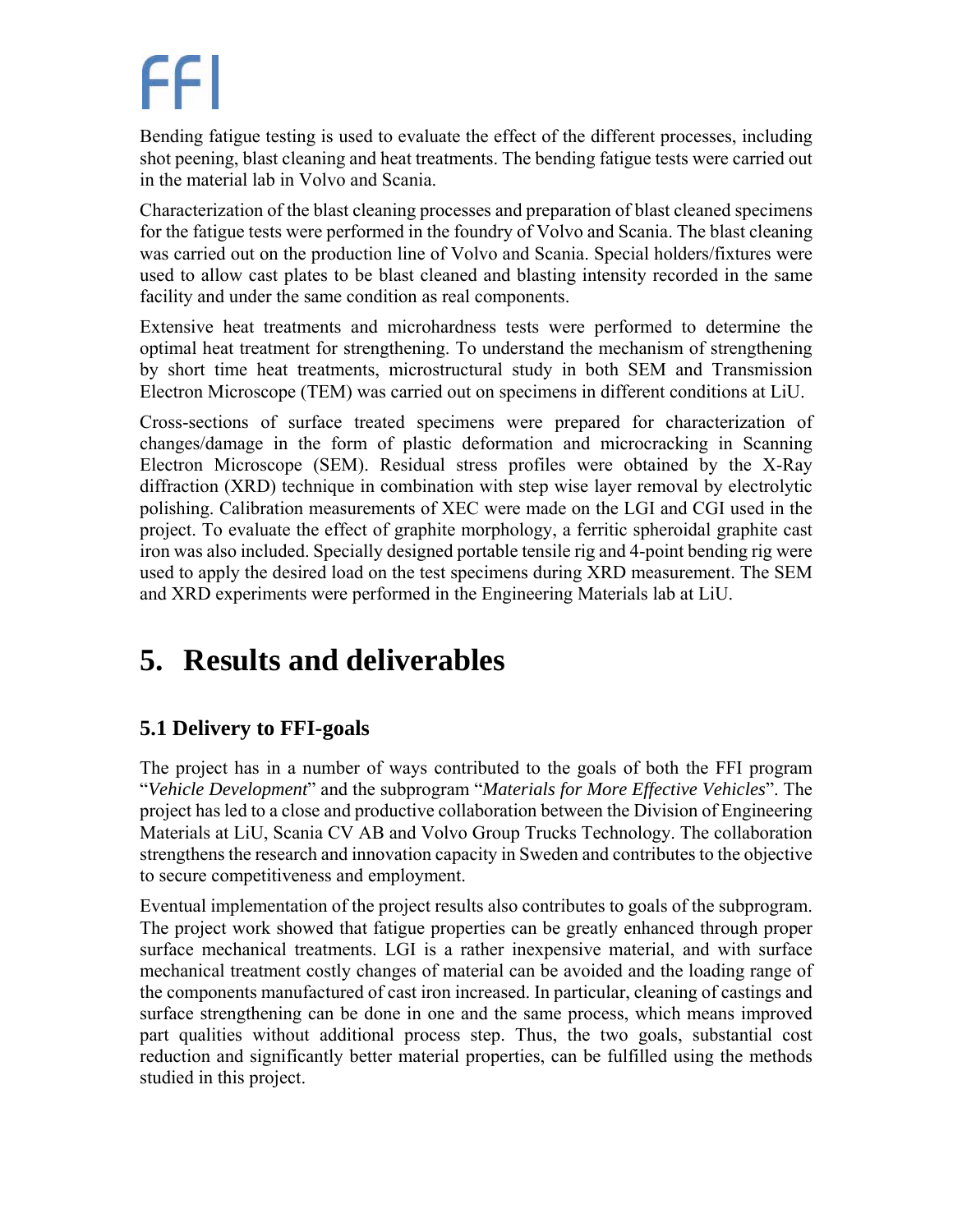### **5.2 Main Project Results**

#### **5.2.1 Achievement of Project Goals in Part II**

Improvements in fatigue strength obtained by the different treatments investigated in Part II are summarized in Fig. 1. The blast cleaning processes which are similar to heavy shot peening greatly increased the bending fatigue limit of LGI and CGI, with up to 75% gain.



Figure 1. Improvement in fatigue limit after the different treatments. AB: as blasted, AM: as machined, B+SHT: blasting + annealing 20 min at 285 °C, RHT1: blasting + annealing 300 h at 120 °C, RHT2: blasting + annealing 300 h at 220 °C.

Optimal strengthening heat treatment was found to be  $285 °C$  and  $20$  to  $30$  minutes for heavily shot-peened LGI and CGI. However, it did not further improve the bending fatigue limit. Instead, the gain from blasting was slightly lowered, from 75% to about 71%.

A long term exposure at 120  $^{\circ}$ C reduced the benefit of blasting from 75% to about 67% for Volvo LGI and a similar exposure but to 220  $^{\circ}$ C decreased the gain from 34 to 28% for Scania CGI. Keeping the service temperature below 120 °C for Volvo blasted LGI and below 220 °C for Scania CGI retained more than 80% of the gain from blasting.

Three conference papers have been published and three more conference/journal papers are under preparation. Due to sick leave of the PhD student, no PhD thesis was delivered.

The following subsections give a more detailed presentation of the main project results.

#### **5.2.2 Effect of Blast Cleaning Processes on Castings Surface and Fatigue**

The blasting intensity measured in different positions and different times ranged from 0.164 to 0.198 mmC and 0.314 to 0.332 mmC for Volvo's and Scania's process, respectively.

The casting skin was typically 0.3 to 0.5 mm thick. Both mould residues and outer surface oxide scale of castings were completely removed by the cleaning processes, see the SEMcross section images in Fig.2. Somewhat different microstructures were revealed: Scania's casting skins were densely populated by long, thin graphite inclusions while such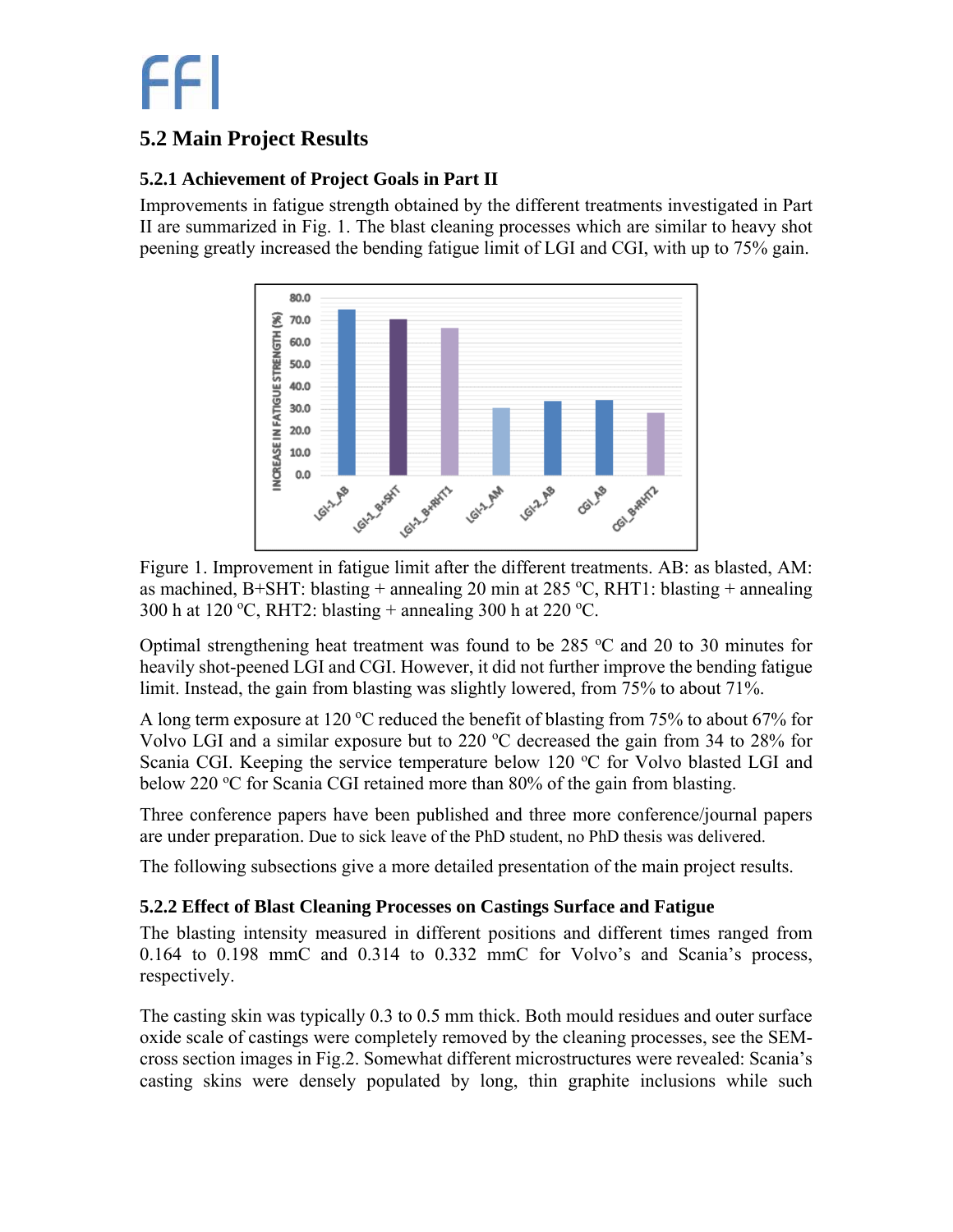inclusions were few in Volvo's casting skins. More severe surface distortion was also observed in Scania's specimens. In addition, the high blast intensity in combination with the high density of graphite inclusions resulted in more extensive microcracking in surface regions with massive reoriented graphite inclusions.

Although the blast intensity for Volvo LGI is similar to the intensity of the heavy shot peening employed on machined LGI in Part I, surface damage in the form of distortion and microcracking was much lower in blasted castings (Fig. 2). The casting skin in Volvo LGI is believed to have played an important role here. Damping from the outer oxide scale in a casting skin and the ductile subsurface layer of a ferritic-pearlic matrix with few graphite inclusions greatly reduced the surface deformation and microcracking.



Figure 2. Cross-section of blast cleaned LGI and CGI showing casting skins.

The blast cleaning operations generated plastic deformation to a large depth, at least 500 μm in Volvo LGI and 900 μm in Scania CGI, as indicated by the measured diffraction peak width (FWHM) shown in Fig. 3. Accordingly, compressive residual stresses were induced in a large surface layer, 800 µm in Volvo LGI but much deeper in Scania CGI, 1200 µm. This is attributed to the much higher blasting intensity but also that CGI responds better to peening as observed in Part I. On the other hand, the surface compressive residual stresses are much lower, about -75 MPa in CGI, contrasting -300 MPa in LGI. The microcracking and high surface roughness explain the low surface residual stresses in blast cleaned CGI.

S-N curves from fatigue tests are presented in Fig. 4 and 5 and the derived fatigue limits are given in Table 1. The casting skin in Volvo LGI is detrimental to fatigue resistance. About 31% gain in fatigue limit was achieved when the layer was machined away. The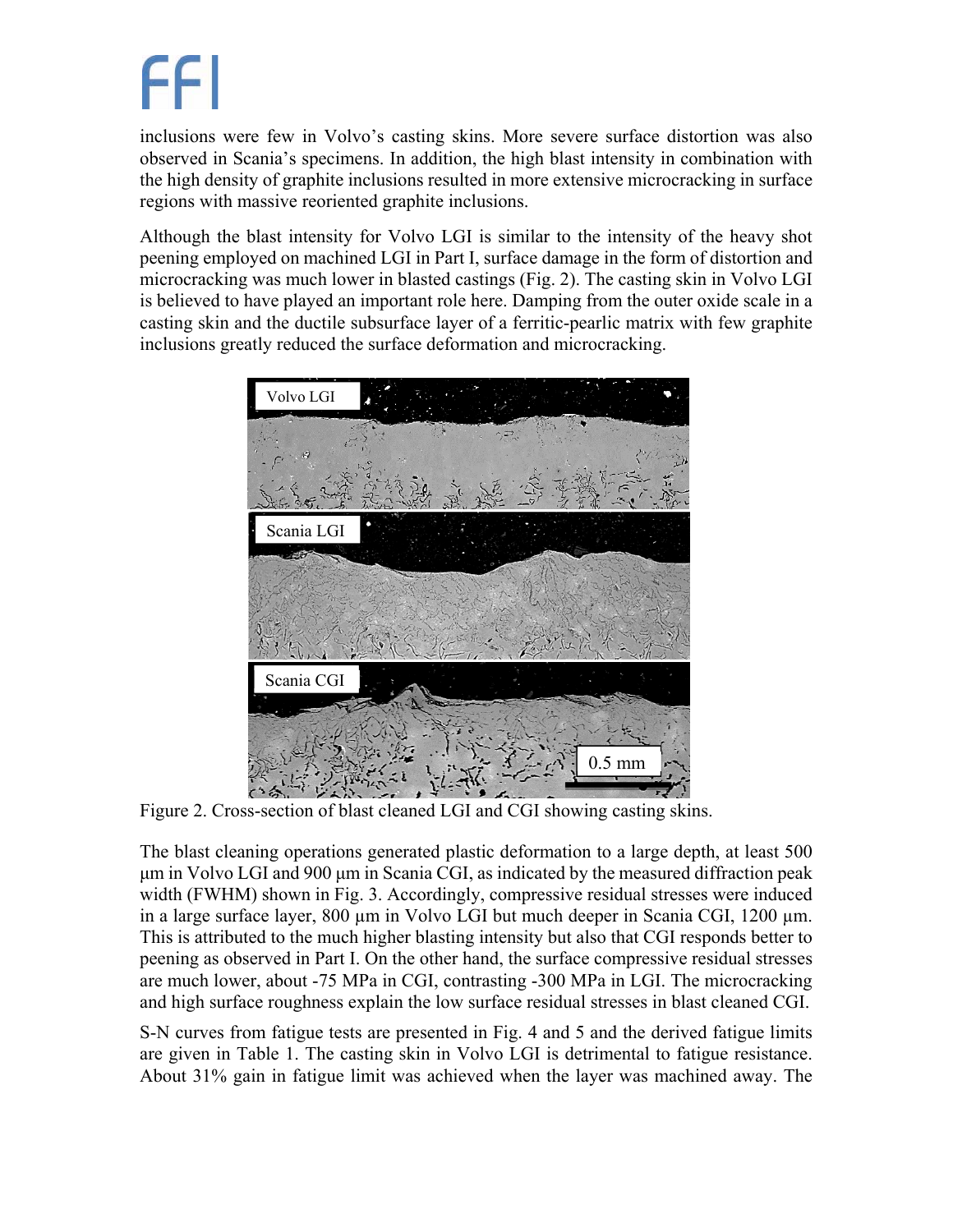blast cleaning more effectively increased the fatigue resistance through removal of the outer oxide scale, strengthening of the soft casting skin and especially introducing of compressive residual stresses to a large depth. A 75% increase in fatigue limit was obtained and fatigue strength in the slope region of the S-N curve was greatly enhanced.



Figure 3. Residual stress and FWHM profiles in blasted LGI and CGI. XEC=5.81x10<sup>-6</sup>  $MPa^{-1}$ 



Figure 4. S-N curves for Volvo LGI. Stress ratio R ratio =  $0.1$ , runouts: over  $3x10^6$  cycles.



Figure 5. S-N curves for Scania CGI and LGI, in as cast and as blasted conditions. Stress ratio R ratio=  $\sim 0.15$ , runouts: over  $3x10^6$  cycles.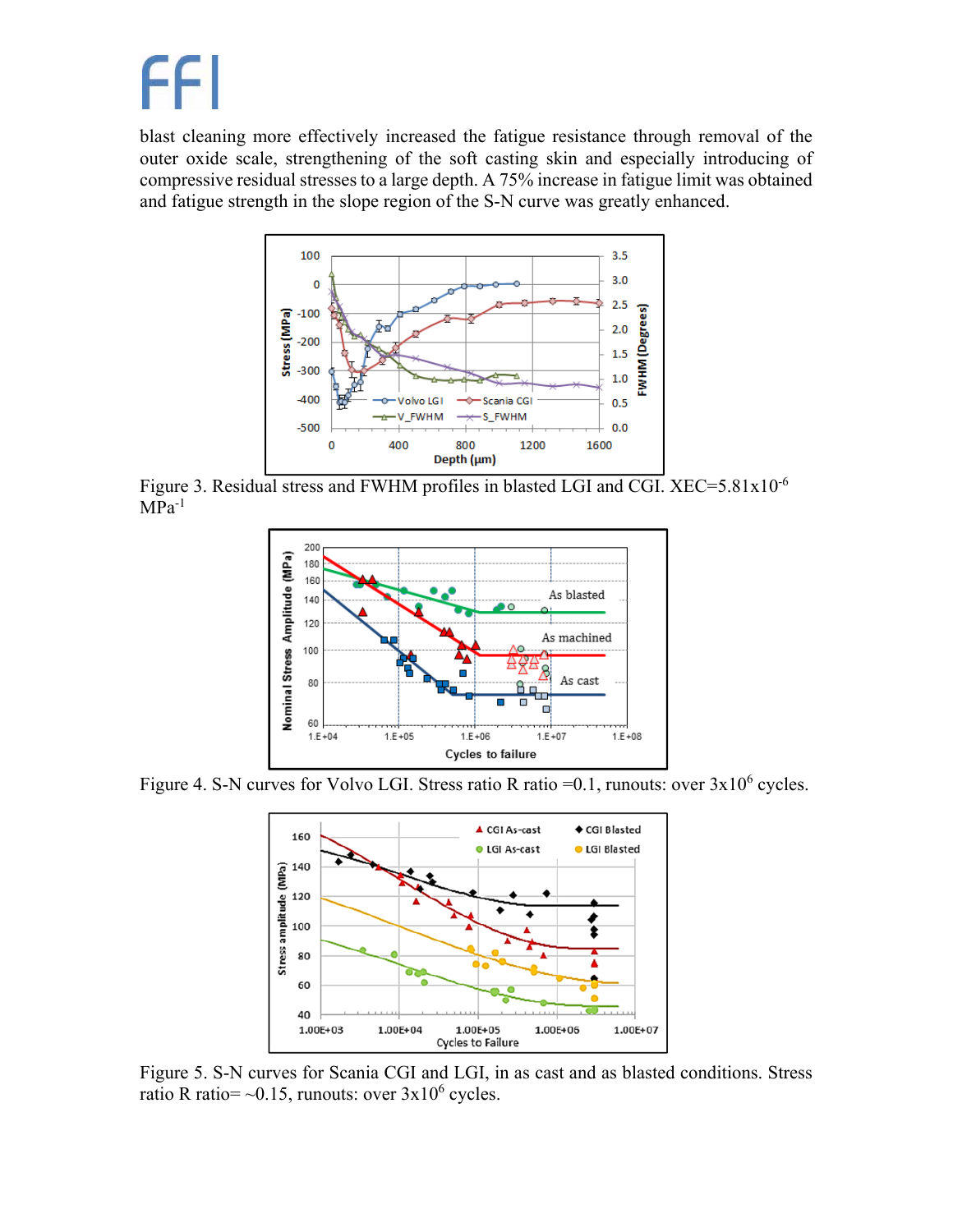The Scania blast cleaning process also gave better fatigue strength, the increase was, however, much lower, about 34% in fatigue limit for both the LGI and CGI (Fig. 5 and Table 1). The lower compressive stresses (Fig. 3) and the more severe damage in the surface could explain the large difference between the Volvo and Scania specimens. This indicates the potential for optimization of Scania's current blast cleaning process to improve the fatigue resistance of castings.

It can be concluded that with regard to enhancing fatigue resistance of castings, Volvo's blast cleaning process is very effective while Scania's blast cleaning process has the potential for optimization. As up to 75% improvement can be achieved by using suitable blast cleaning parameters, there is no need for the application of other surface treatment methods like deep rolling or vibropeening.

| $\sim$ work is a weighty minite in 1.11 w will the indicated of $\sim$ , overlwest to whenever |                  |                  |                   |                   |  |  |  |  |  |
|------------------------------------------------------------------------------------------------|------------------|------------------|-------------------|-------------------|--|--|--|--|--|
|                                                                                                | <b>Volvo LGI</b> | <b>Volvo LGI</b> | <b>Scania LGI</b> | <b>Scania CGI</b> |  |  |  |  |  |
| As cast                                                                                        | $73.8 \pm 5.7$   | $73.8 \pm 5.7$   | $46\pm4$          | $85 \pm 5$        |  |  |  |  |  |
| <b>Machining</b>                                                                               |                  | $96.4 \pm 6.4$   |                   |                   |  |  |  |  |  |
| <b>Blast cleaning</b>                                                                          | $129.1 \pm 3.9$  |                  | $62\pm4$          | $114\pm 6$        |  |  |  |  |  |
| <b>Change in</b> %                                                                             | 74.8             | 30.6             | 34.8              | 34.1              |  |  |  |  |  |

#### Table 1 Fatigue limit in MPa and its increase by surface treatment

#### **5.2.3 Critical Service Temperature and Effect of Heat Treatments on Fatigue**

The blast cleaning process can be considered as the application of shot peening to remove residues from castings. Therefore, when a significant improvement in fatigue performance was revealed for the blast cleaned LGI and CGI, it was decided that the study on the effect of service temperature should be carried out on the blast cleaned specimens. Long term heat treatment to simulate the effect of temperature in the cooling channels and the maximum temperature of the cylinder head were performed on Volvo LGI and Scania CGI, respectively. As shown in Fig. 6-7 and Table 2, annealing for 300 h at  $120^{\circ}$ C lowered the fatigue limit by 5% for Volvo blasted LGI and annealing for 300 h at 220  $\degree$ C caused a 4% reduction in Scania blasted CGI. XRD measurements showed partial relaxation of the beneficial compressive residual stresses after the annealing treatments, which explained the negative effects on the fatigue performance. Nevertheless, the fatigue limits remained much better than the as cast condition, about 67% for Volvo LGI and 28% for Scania CGI.

|                                | <b>Volvo LGI</b> | <b>Volvo LGI</b> | <b>Scania CGI</b> |  |  |  |
|--------------------------------|------------------|------------------|-------------------|--|--|--|
| <b>Strengthening annealing</b> | $125.8 \pm 2.4$  |                  | $109\pm4$         |  |  |  |
| <b>Relaxation annealing</b>    |                  | $123.0 \pm 2.4$  |                   |  |  |  |
| Compared with blasted (%)      | $-2.6$           | $-47$            | $-44$             |  |  |  |
| Compared with as cast $(\% )$  | 70.5             | 66 7             | 282               |  |  |  |

#### Table 2 Fatigue limits (in MPa) after different heat treatments

The strengthening annealing (Section 5.2.4) was applied on Volvo blasted LGI, however, no expected beneficial effect was found. Instead the fatigue limit was slightly decreased by about 3%. The benefit from the strengthening seems to be offset by the negative effect from relaxation of the surface compressive residual stresses to about -180 MPa.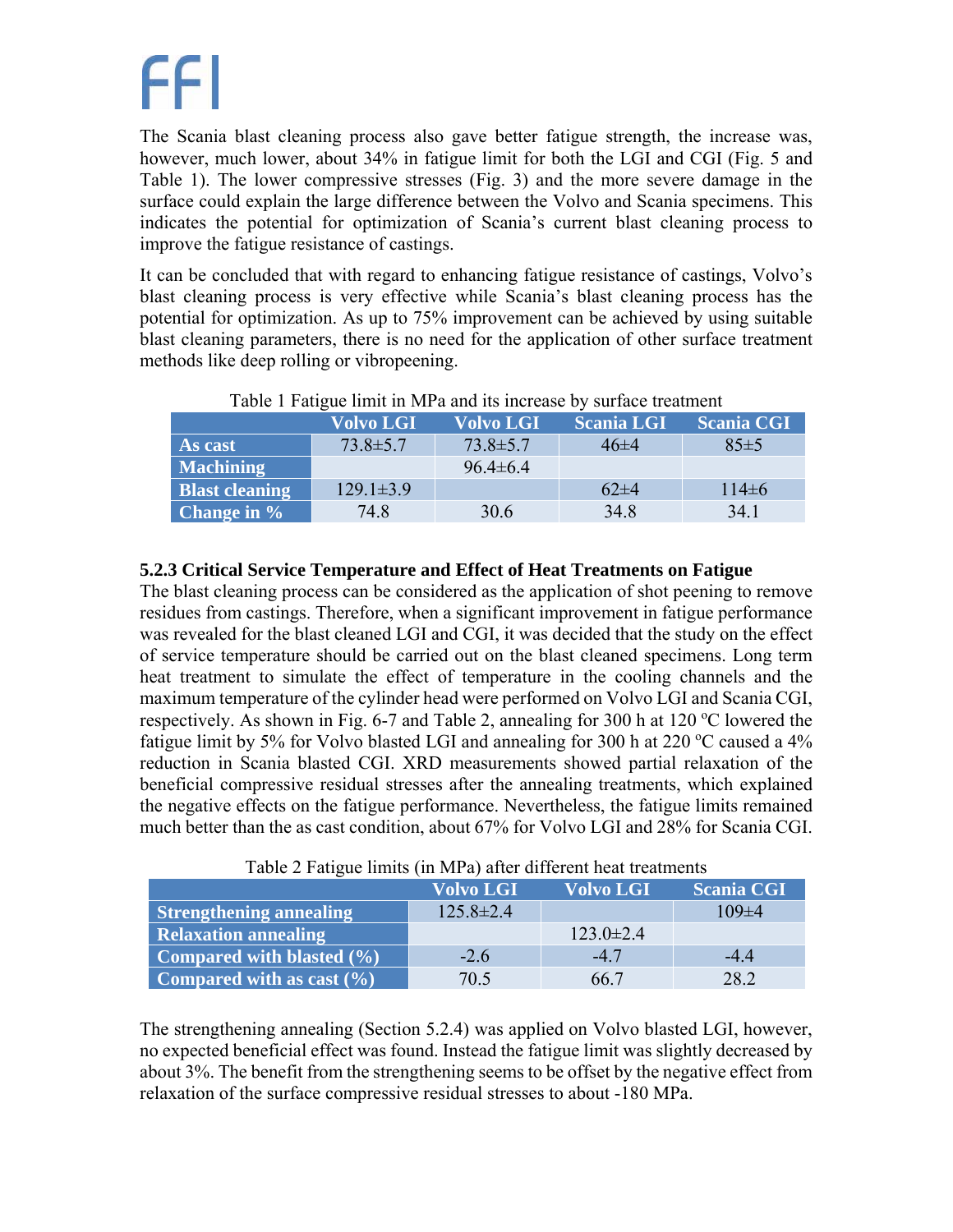

Figure 6 The effect of heat treatments on Volvo blasted LGI. R ratio=0.1, runouts: over  $3x10^6$  cycles.



Figure 7 The effect of stress relaxation annealing (300 h at 220 °C) on Scania blasted CGI. R ratio= $\sim$ 0.15, Runouts: over  $3x10^6$  cycles.

#### **5.2.4 Optimal Heat Treatment for Strengthening of Shot Peened Cast Irons**

Extensive heat treatments with varied time and temperature performed on LGI and CGI with and without shot peening showed that annealing at  $285 \degree C$  for relatively short time, about 20 to 30 minutes gave the best strengthening effect. Tensile tests also revealed that the optimal heat treatment resulted in an obvious increase in strength in machined + shot peened specimens but not in machined specimens.

While the strengthening effect by short time annealing observed in Part I was confirmed and the parameters for optimal strengthening was determined, microstructure studies by transmission electron microscope to explore the mechanism behind is less successful. 20 nm precipitates were observed in non-shot peened specimen but few in the shot peened affected zone. After the annealing, 5 to 10 nm precipitates appeared in the shot peened specimens. The strengthening effect could be related to re-precipitation of the fine particles.

#### **5.2.5 XEC for residual stress measurements**

XEC determined from the in situ XRD measurements are summarized in Table 3. The XEC for steel from the literature is given in the last column as reference. It should be noted that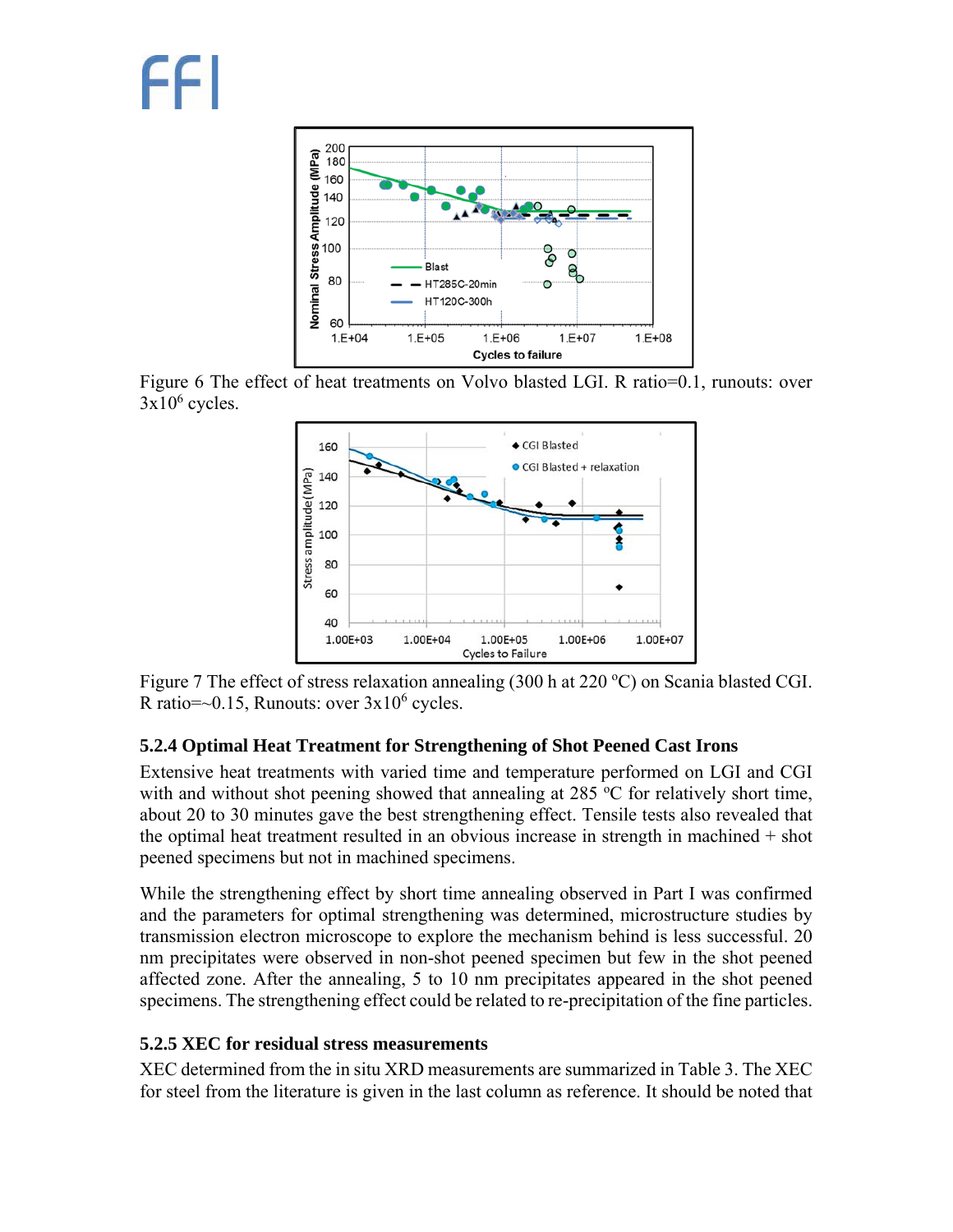residual stresses are normally measured in the matrix phase which is the ferrite phase in steels and cast irons. It can be seen that the ferritic spheroidal cast iron has an XEC closest to the reference value. The spherical graphite seems to have a minor effect on the XEC. Both LGI and CGI show somewhat lower XEC, indicating the influence of the elongated graphite inclusions in the material. On the other hand, the effect of loading anisotropy common for LGI is not obvious, as the 4-point bending in tension and compression gave essentially same XEC. One explanation could be that the calibration measurements had to be performed at a relatively low elastic loading range and the measurements were less sensitive to the anisotropic loading. Residual stresses calculated using the reference XEC are about 13% lower for the LGI (lowest 5.11) and 10% lower for the CGI (lowest 5.28).

| <b>Test method</b>            | LGI             | <b>CGI</b>      | <b>FSGI</b>     | <b>Reference</b> |
|-------------------------------|-----------------|-----------------|-----------------|------------------|
| <b>Uniaxial Tension</b>       | $5.13 \pm 0.01$ | $5.28 \pm 0.01$ | $576\pm0.03$    | 5.81             |
| <b>Four-point Tension</b>     | $5.11 \pm 0.03$ | $5.50 \pm 0.02$ | $\sim$          | 5.81             |
| <b>Four-point Compression</b> | $5.22 \pm 0.03$ | $5.40 \pm 0.01$ | $5.31 \pm 0.01$ | 5.81             |

Table 3 Effective XEC  $(10^{-6} \text{ MPa}^{-1})$  for pearlitic LGI, pearlitic CGI and ferritic SGI

### **6. Dissemination and publications**

### **6.1 Knowledge and results dissemination**

Parts of project results have been presented in international conferences. To spread the knowledge gained during the project within the participating industries, internal seminars and presentations on the project results have been given both at Scania and Volvo.

The project work has resulted in increased understanding of the effects of surface mechanical treatments on fatigue performance of grey and compacted graphite cast irons. The benefit and possibility to use blast cleaning process to achieve desired fatigue properties are recognized. Critical service temperatures are identified for blast cleaned components which also are applicable for heavy shot peened castings. The knowledge generated from the project is going to be used for product development projects and implementation may eventually be done to optimize current production process.

#### **6.2 Publications**

- 1. M. Ahmad, R. Lin Peng, M. König, D. Bäckström, Sten Johansson. "Fatigue of Blast Cleaned Grey Cast Iron". 10<sup>th</sup> International Conference on Residual Stresses, Sydney, 3-7 July, 2016.
- 2. B Kaouache, D Bäckström, M Ahmad, T Vuoristo, S Johansson and R L Peng: "To Increase Fatigue Strength of Grey Iron By Shot Peening", 4<sup>th</sup> International Conference of Engineering Against Failure, 24-26 June 2015, Skiathos, Greece.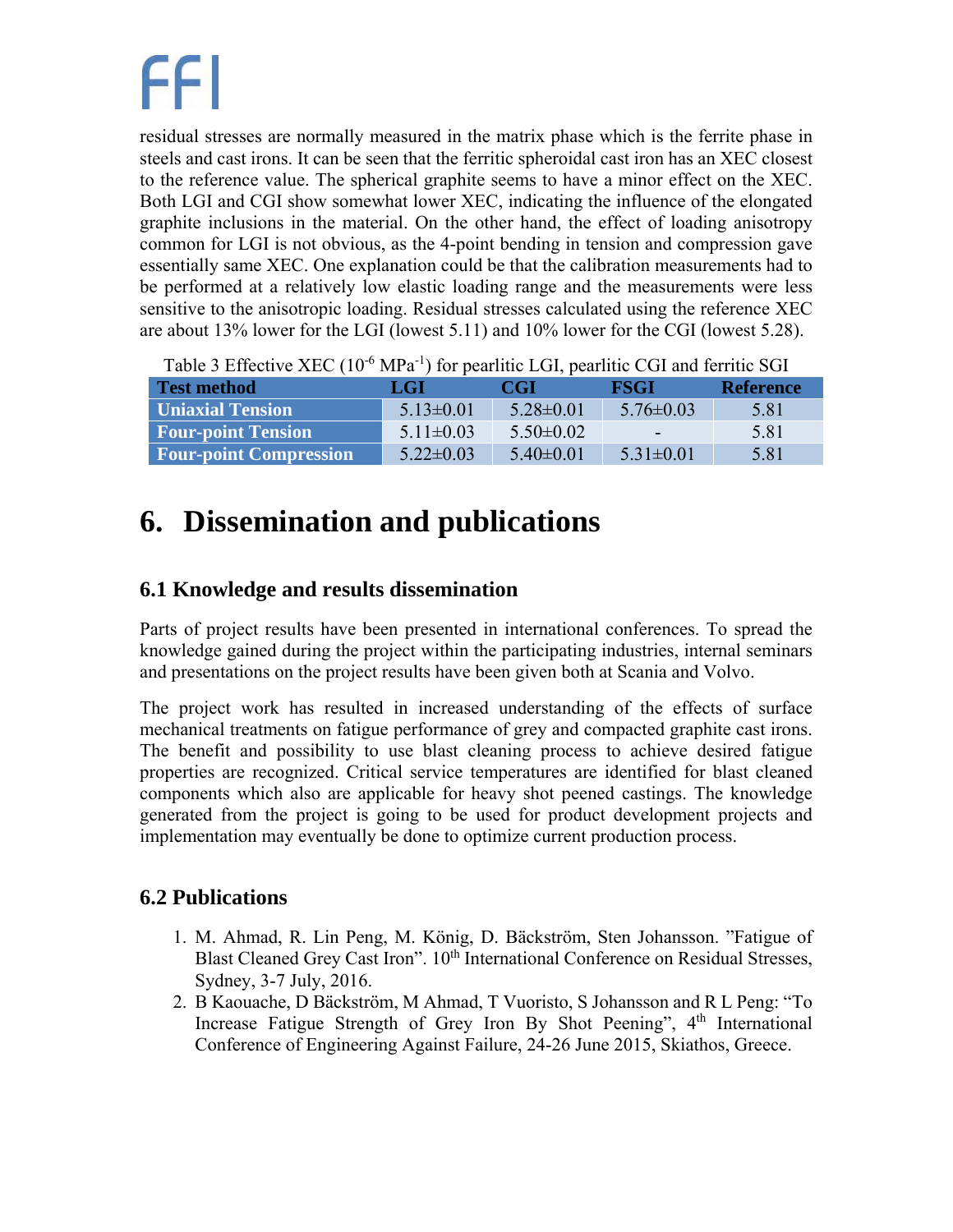- 3. R L Peng, T Vuoristo, D Bäckström, M Ahmad, M Lundberg and S Johansson: "Fatigue Strength of Shot Peened Compacteded Graphite Iron", 12<sup>th</sup> International Conference on Shot Peening in Goslar, Germany, 15-18 September, 2014.
- 4. M. Lundberg et al. "Effective X-Ray Elastic Constant for Residual Stress Measurements in Cast Iron", Manuscript under preparation.
- 5. R. Lin Peng, M. König, M. Ahmad, J. Elfsberg, S. Johansson: "The Influence of Blast cleaning on the Fatigue Behavior of a Compacted Graphite Iron", Planned manuscript for EuroMat 2017.
- 6. R. Lin Peng, M. König, M. Ahmad, J. Elfsberg, S. Johansson:"Fatigue Behavior of Surface Mechanically Treated Cast Irons at Elevated Temperatures", Manuscript to be prepared.

### **7. Conclusions and future research**

Main conclusions from the project work are summarized below.

- The project work has demonstrated that the fatigue strength of LGI and CGI can be greatly enhanced by shot peening/blast cleaning. Up to 75% increase in fatigue limit can be obtained on castings. Therefore, no alternative surface mechanical treatments need to be considered in the project.
- By the use of proper process parameters, cleaning and strengthening against fatigue can be achieved using one and the same blasting process.
- Selection of process parameters for blast cleaning/shot peening, especially the intensity of impact, is crucial and needs to take into consideration of the microstructure in the surface layer. It can be derived from work in Part I and II that lower peening intensity should be used on machined components to avoid severe surface damage, while much higher peening/blasting intensity can and should be used on components with a casting skin.
- The blast cleaning process currently running on Volvo's production line seems to be optimal, showing an improvement by 75% in fatigue limit, while the process in Scania, giving 34% increase, may be optimized by for example, lowing the blast intensity.
- The critical service temperature for the use of shot peened/blasted LGI and CGI seems to depend on the treatment parameter, type of fatigue loading and likely material. For gentle shot peening, its benefit for axial fatigue loading disappeared already at 100 °C (result from Part I). For blasting (equivalent to heavily shotpeening), more than 80% of the improvement in resistance to bending fatigue was retained after long time annealing of Volvo blasted LGI at 120 °C and Scania blasted CGI at 220 °C. In comparison with the as cast condition, the fatigue limit was still 67% better for Volvo LGI and 28% better for Scania CGI.
- Annealing parameters for optimal strengthening heat treatment were found to be 285 °C and 20 to 30 minutes for heavily shot-peened LGI and CGI. While the